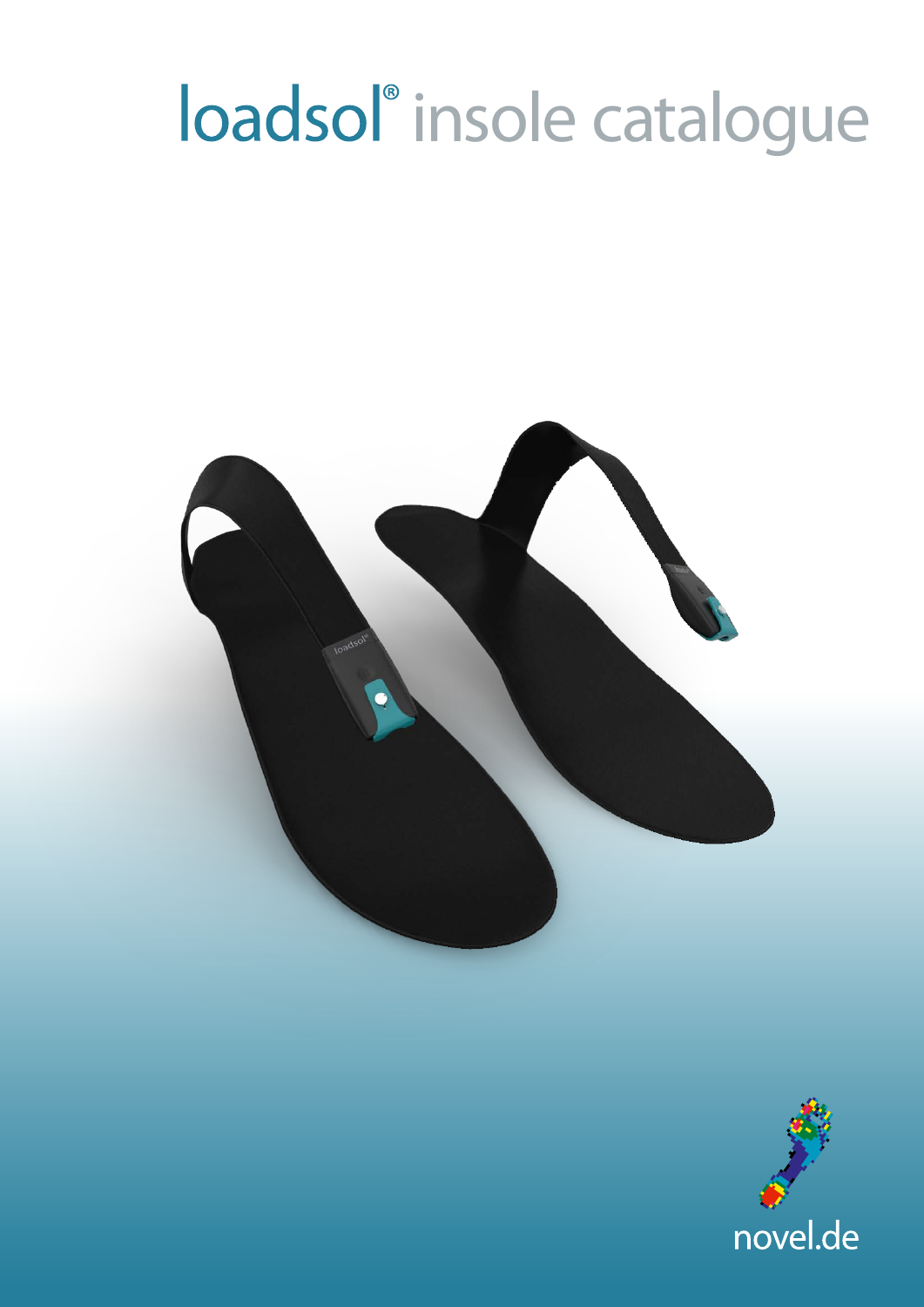## Table of Contents

| loadsol size Q - 28 | . 03 |                 |
|---------------------|------|-----------------|
| loadsol size R - 30 | . 04 |                 |
| loadsol size S - 32 | . 05 |                 |
| loadsol size T - 34 | . 06 |                 |
| loadsol size U - 36 | . 07 |                 |
| loadsol size V - 38 | . 08 |                 |
| loadsol size W - 40 | . 09 |                 |
| loadsol size X - 42 | .    | $\overline{10}$ |
| loadsol size Y - 44 | .    | 11              |
| loadsol size Z - 46 | .    | 12              |
| loadsol size A - 48 | . 13 |                 |

To try whether an insole size fits a certain shoe size you may print the insole's shape in original size. For this choose in your PDF Reader application's print settings "Custom Scale: 100 %" and "Orientation: Auto". After printing check if the scale drawn on the page is really 100 mm long. If not, the insole's shape won't have the correct size. In this case please try with modified print settings.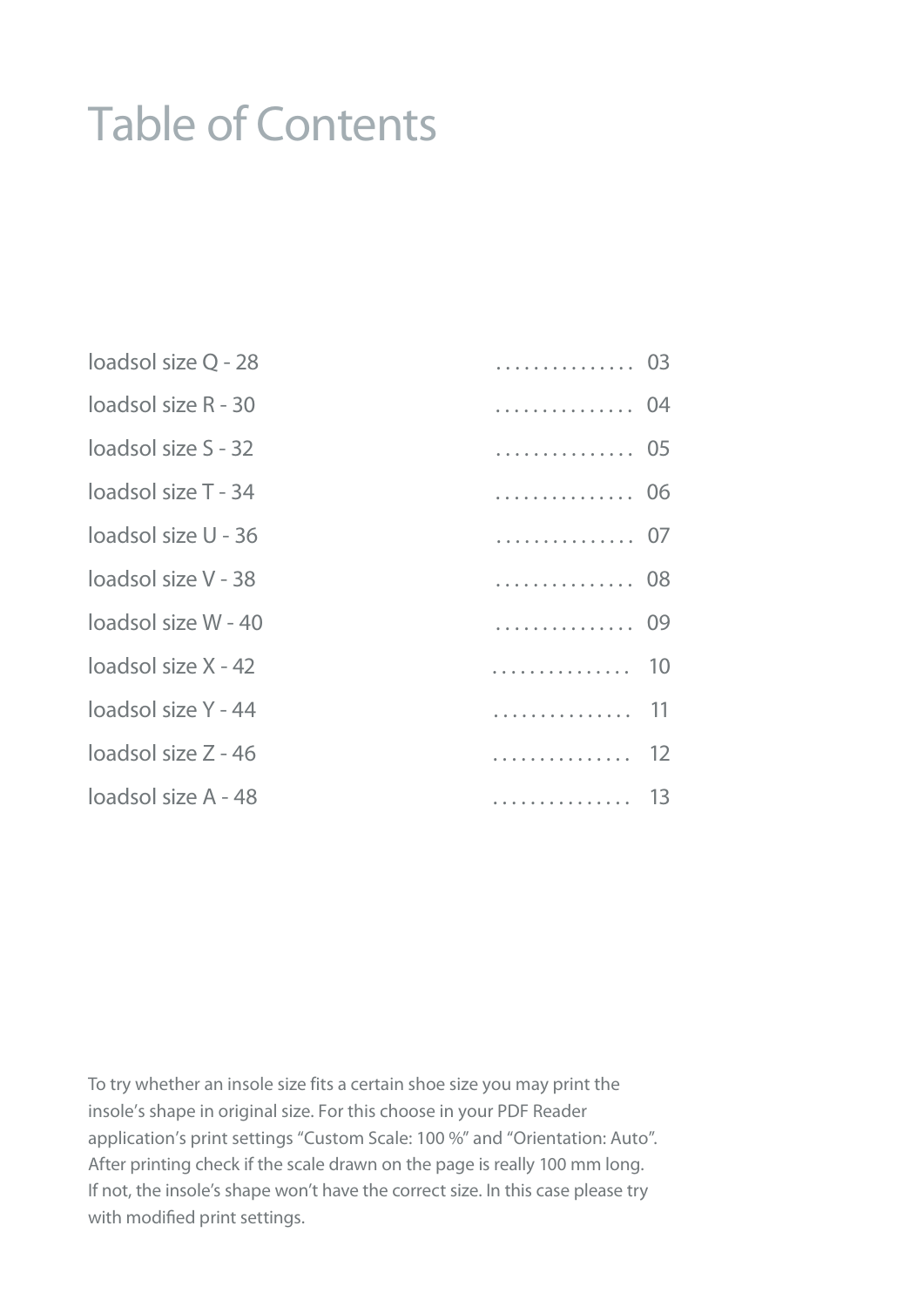<span id="page-2-0"></span>

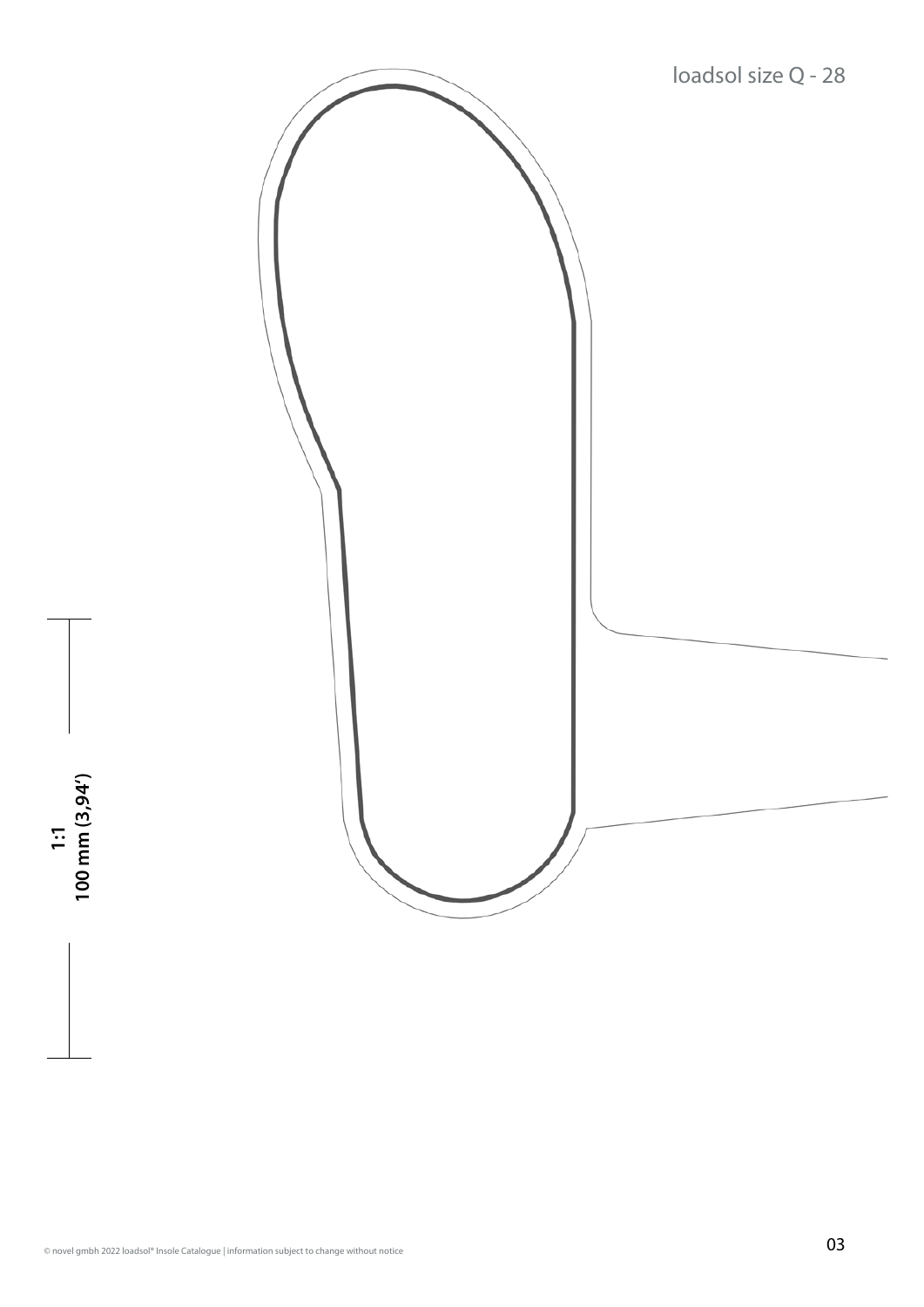<span id="page-3-0"></span>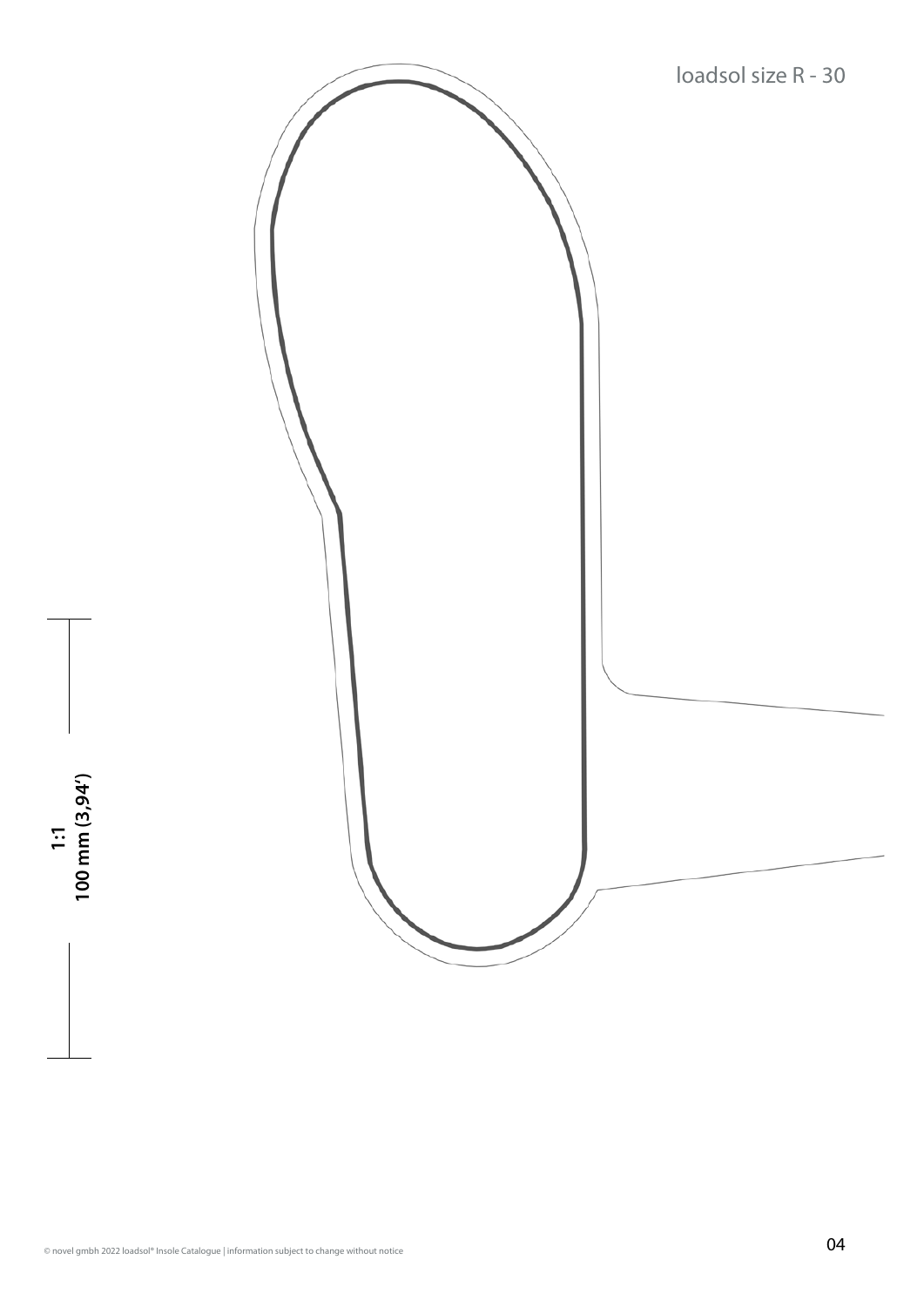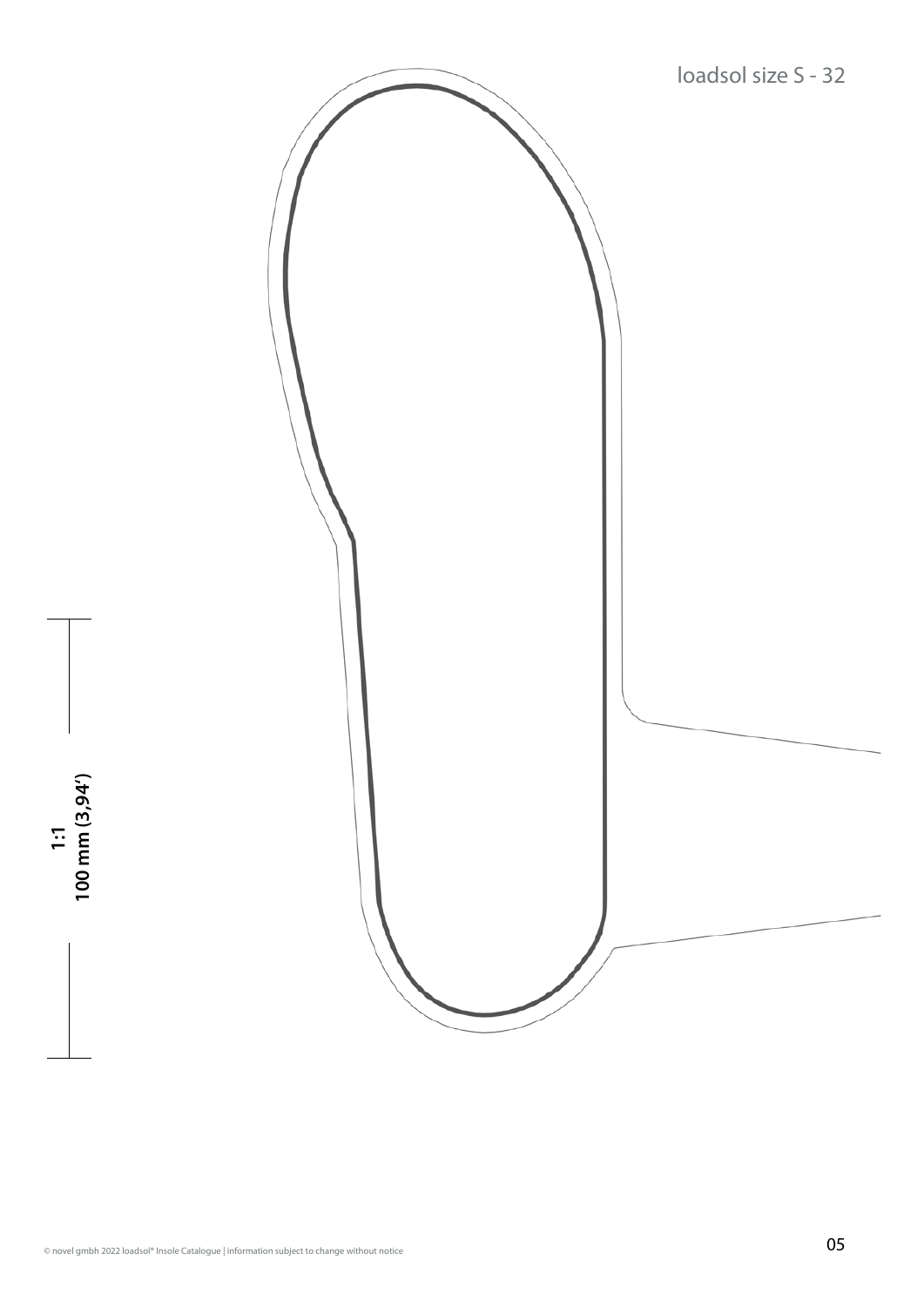<span id="page-5-0"></span>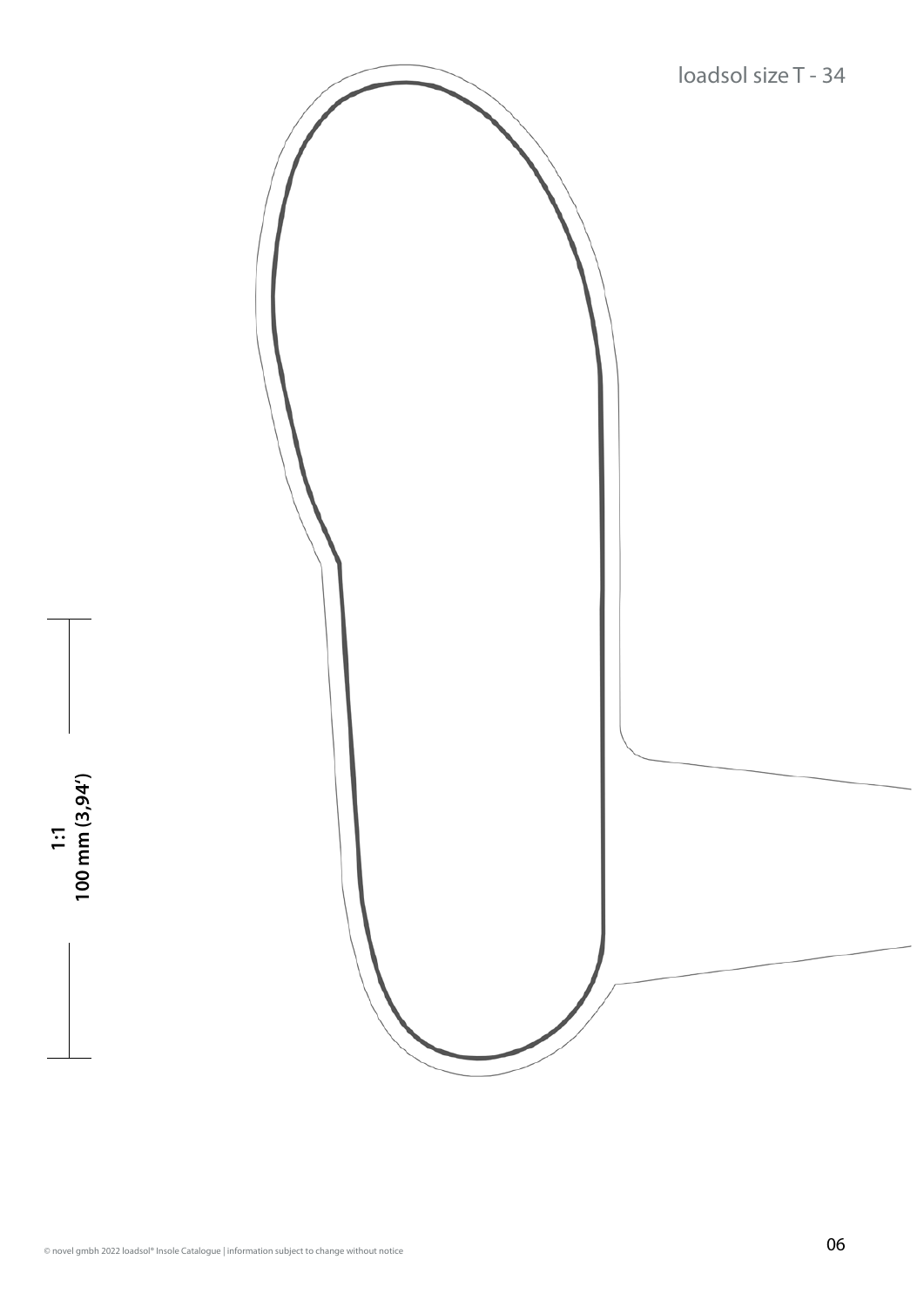<span id="page-6-0"></span>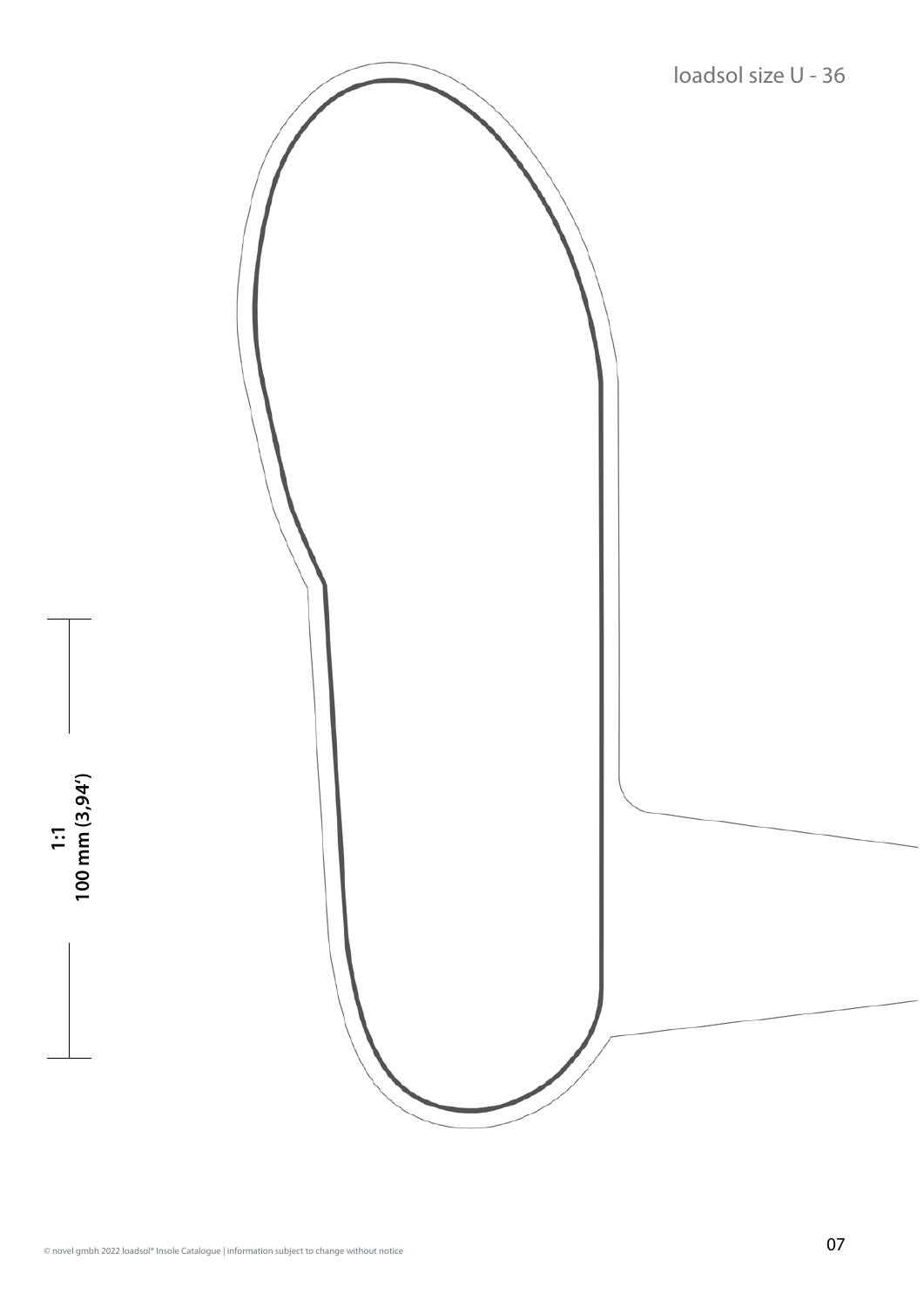<span id="page-7-0"></span>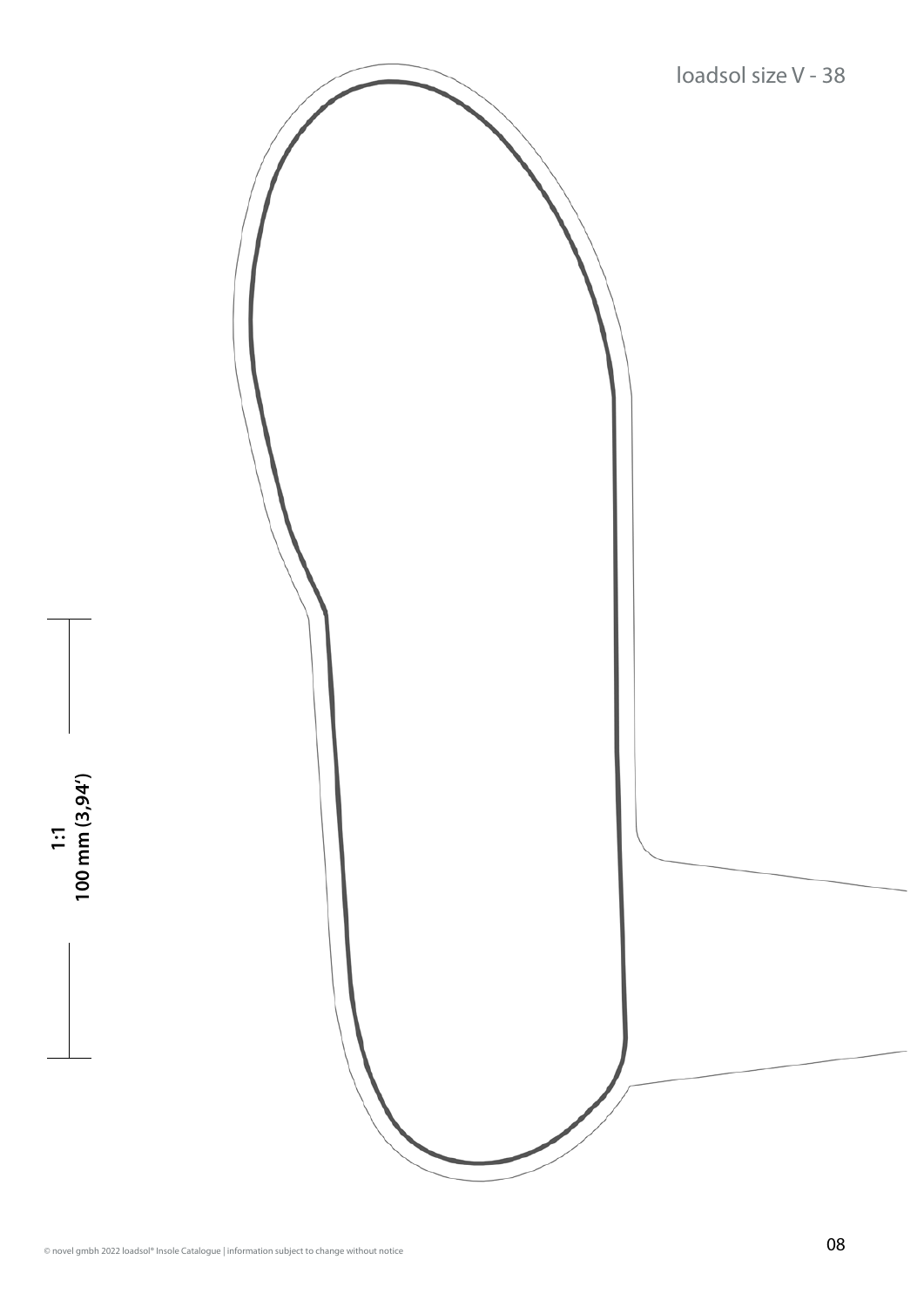<span id="page-8-0"></span>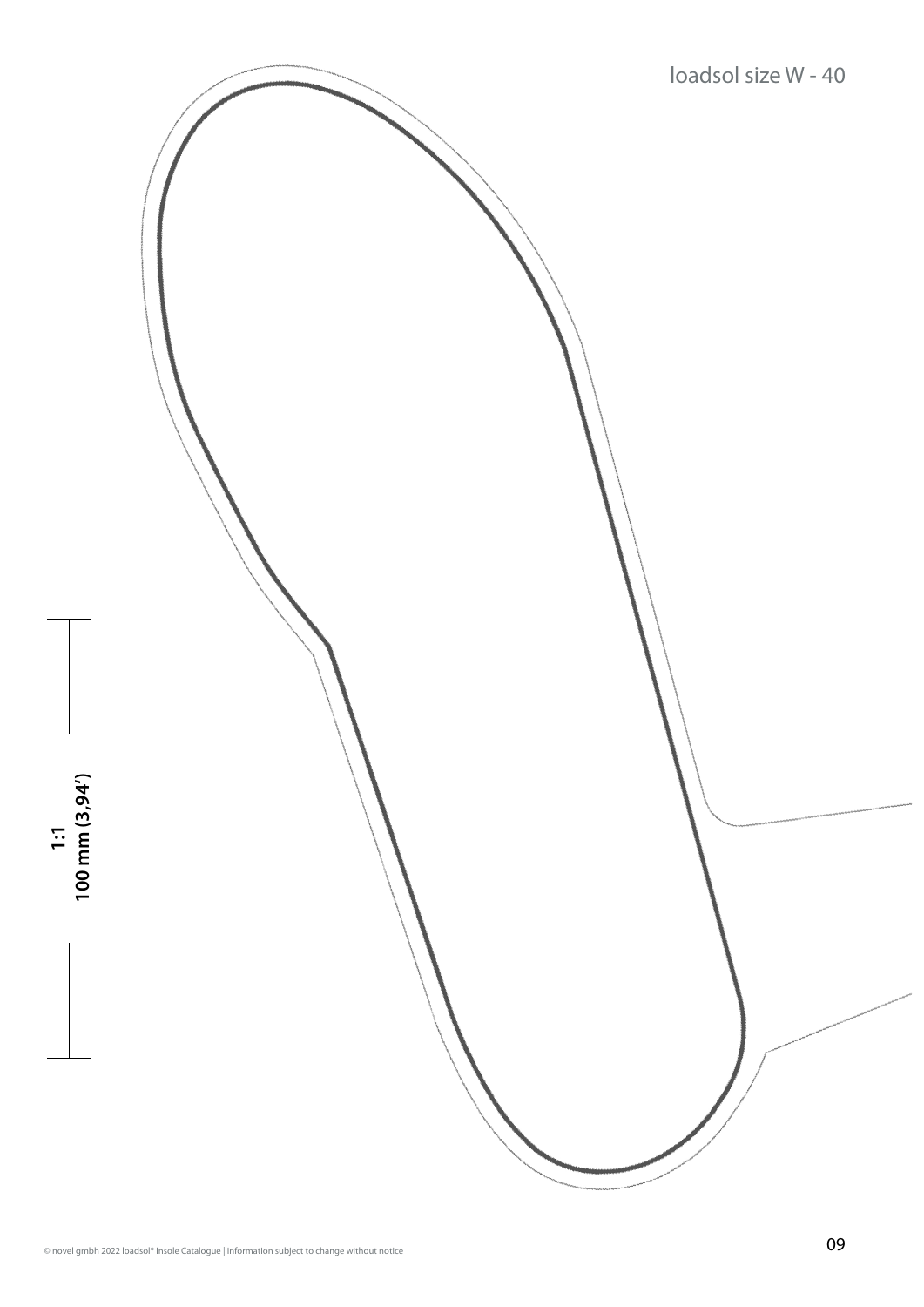<span id="page-9-0"></span>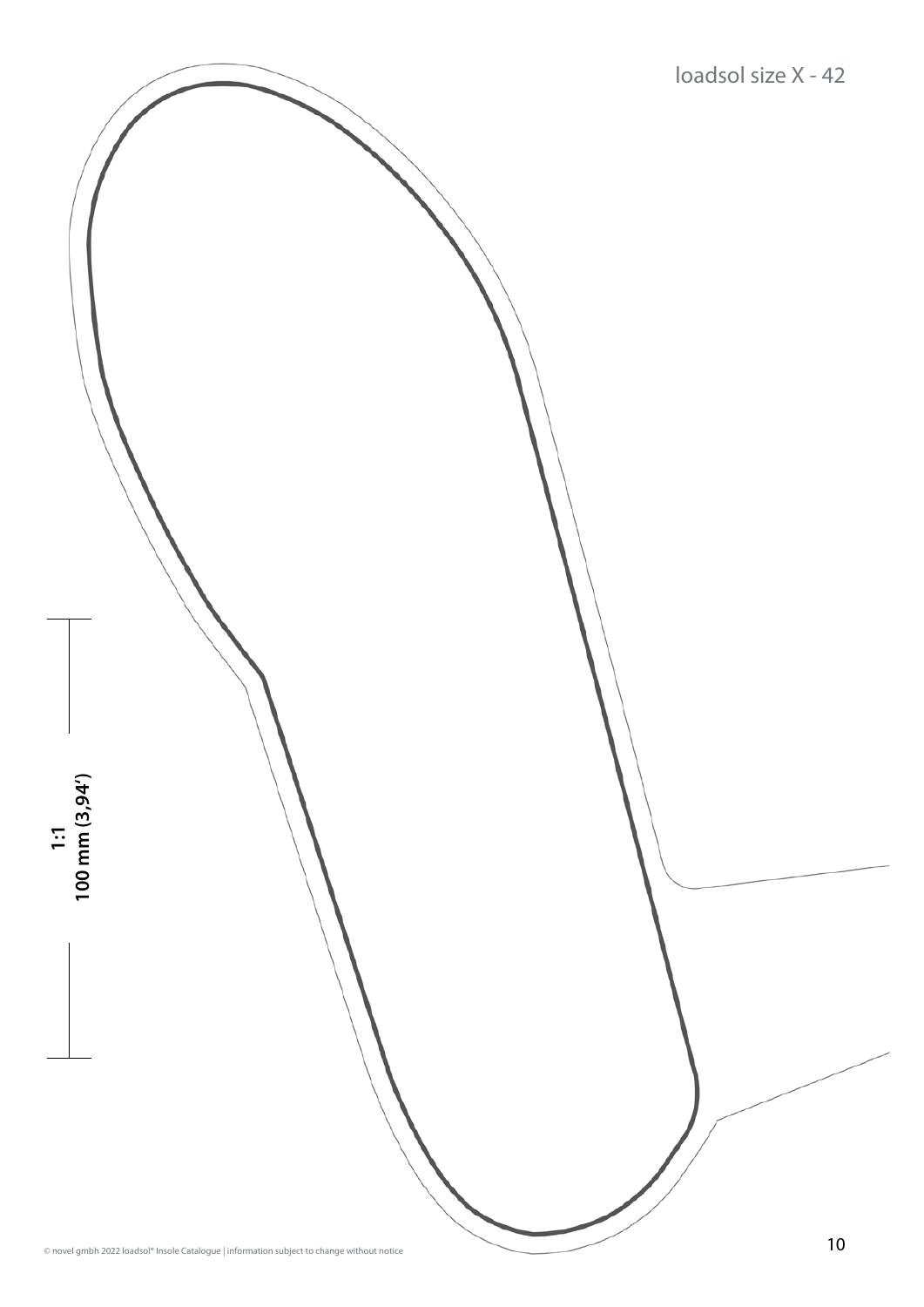<span id="page-10-0"></span>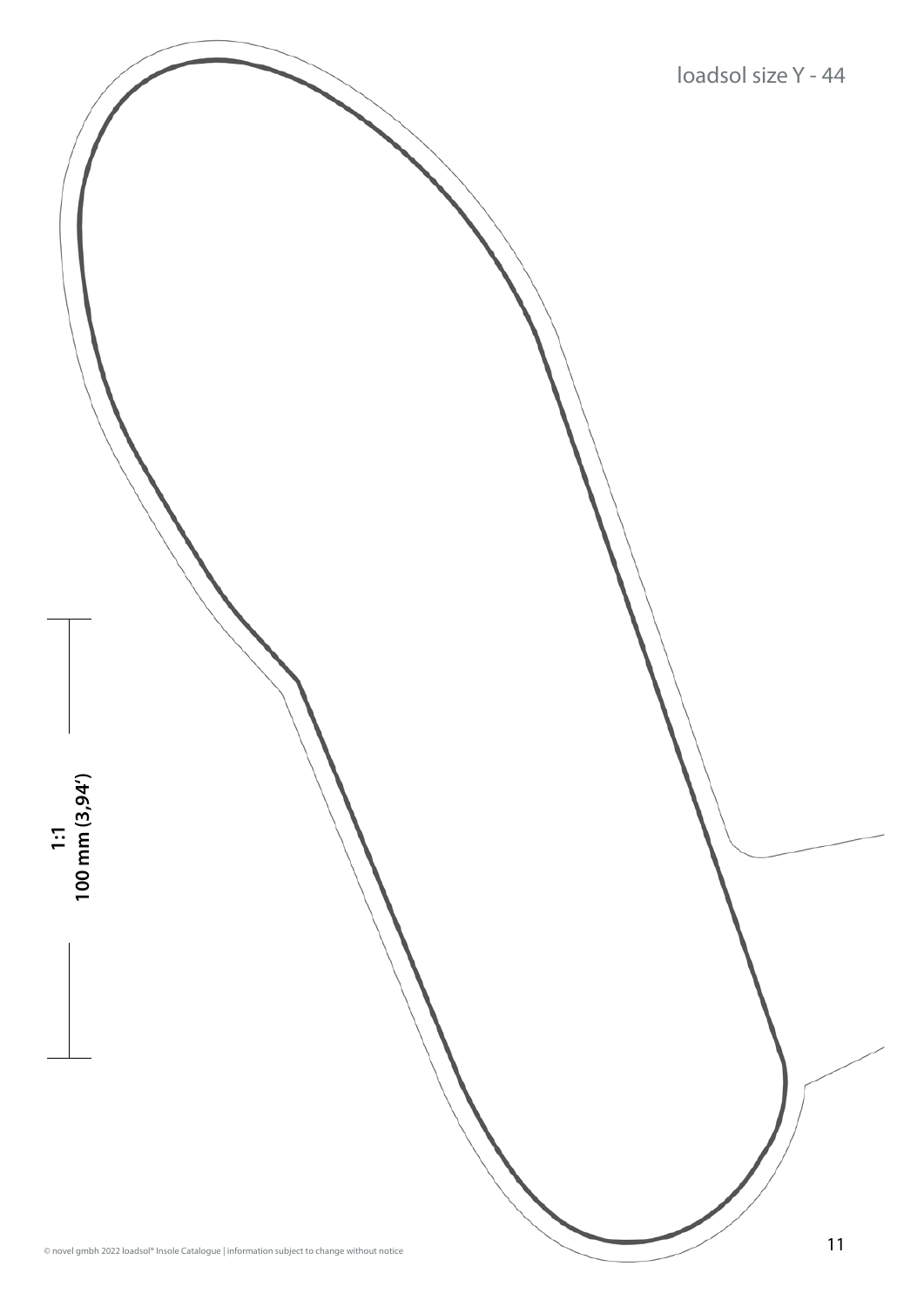<span id="page-11-0"></span>